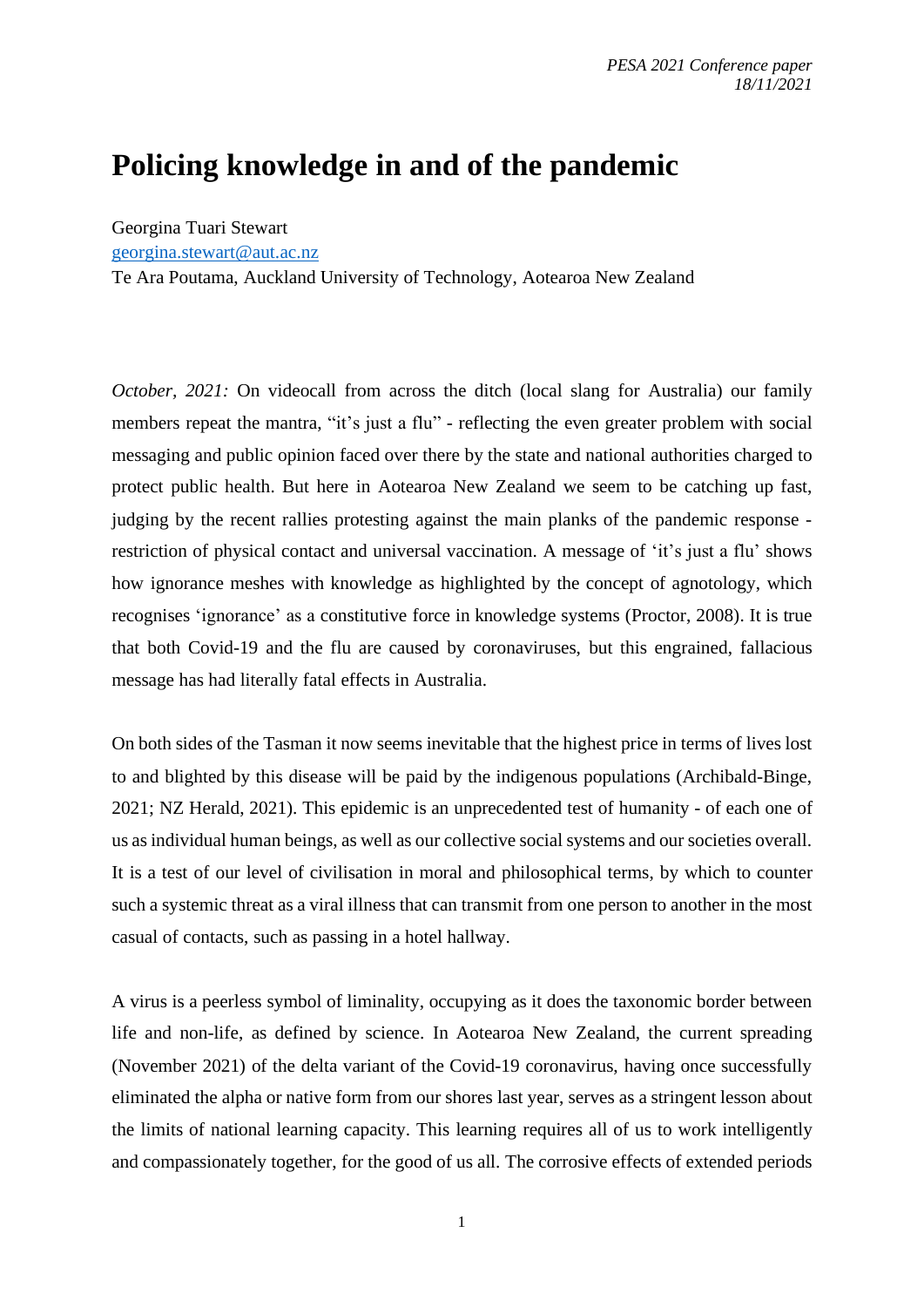of restrictions on the mental health and overall wellbeing of a population weigh against the aims of those restrictions. Thousands upon thousands of Aucklanders, patiently abiding by the restrictive rules, were stung to see images of large-scale doctrinal protest rallies and orgiastic parties, attended by other Aucklanders in contemptuous defiance of the public health restrictions on gatherings.

Likewise, it is completely unacceptable that non-Māori anti-vaxers tried to appropriate the 2021 annual He Whakaputanga commemoration, flying in to headline their event, showing callous disregard for the vulnerable communities of Te Taitokerau (Waatea News, 2021). Northland is one of the least-vaccinated, highest-Māori regions of the country, cut off and endangered by its proximity to 'Tāmaki McCovid' (a play on Tāmaki Makaurau, the modern Māori name for Auckland). Meanwhile our family members who reside in the far-flung coastal communities of Northland continue to report seeing hordes of Aucklanders arriving at their holiday homes. Tricks like changing a bank account address get them through the northern checkpoint (just north of Te Hana). If working from home, so it appears their thinking goes, one may as well be at the beach, as long as the cellphone tower is handy for wireless broadband access. The Taitokerau Border Control is a Māori community group mounted in response to these dangers, working with police to help protect their vulnerable communities by staunching the flouting of these pandemic rules (Radio New Zealand, 2021).

This pandemic highlights how little we as average citizens know about viruses, vaccines, epidemiology, and many other specialised fields of knowledge that are currently directing our daily lives under pandemic conditions. It is always difficult to cope with sudden upheavals in social conditions; mental illness, family harm, and drug and alcohol abuse have all spiked under the extra pressure caused by the shutdowns. Such negative experiences increase the attractiveness and plausibility of anti-pandemic groups, as close at hand as one's digital device. A view from agnotology on conspiracy theories and falsehoods about the pandemic, and how these are 'going viral' on social media, illustrates the idea that as knowledge grows and becomes more widely available, so does ignorance; as the saying goes, 'the more you know, the more you don't know' (Proctor & Schiebinger, 2008).

While the internet has made many aspects of knowledge work more readily accessible and therefore democratic, it has also amplified the promulgation of false ideas and conspiracy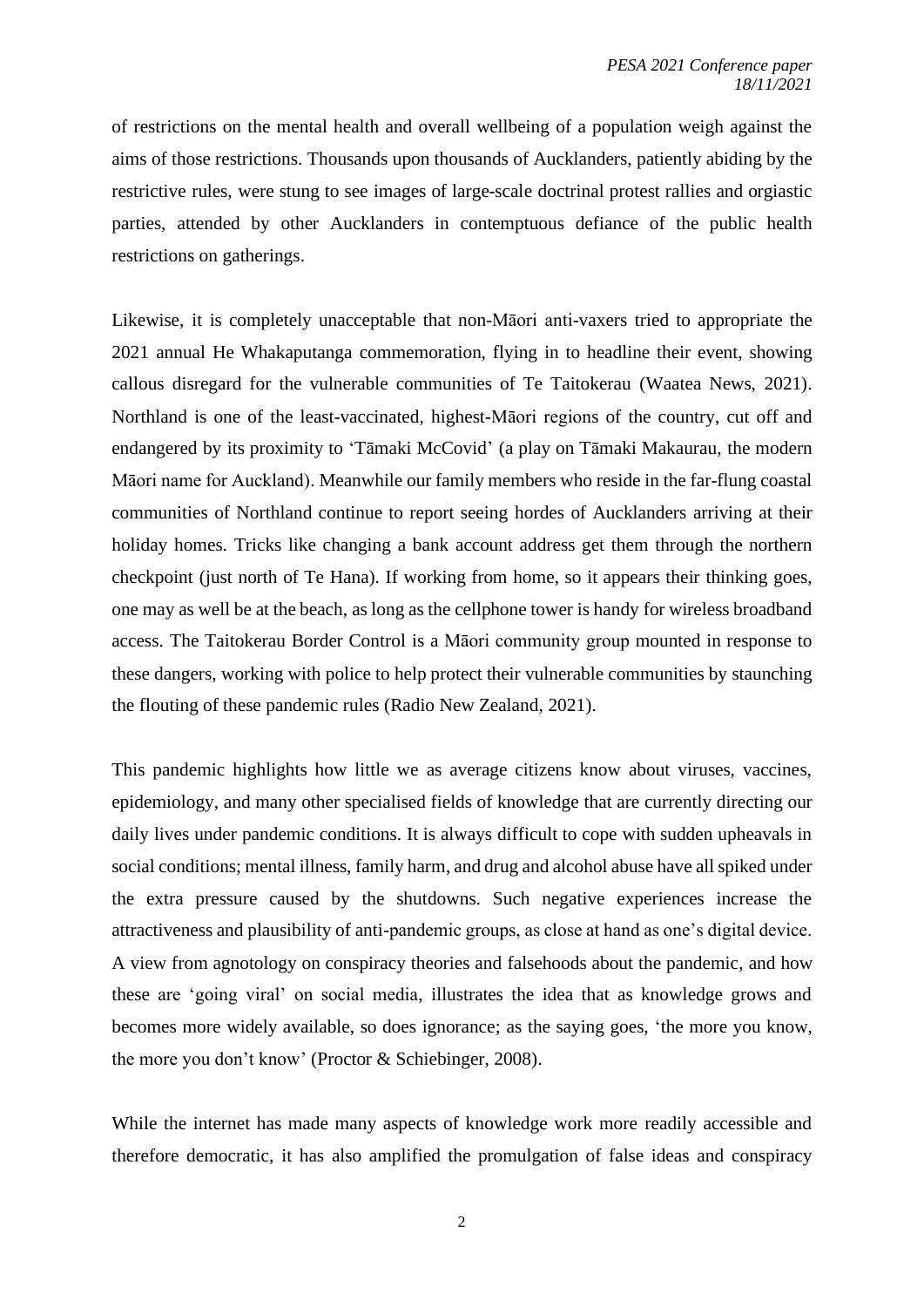theories. In supreme irony, the restricted conditions imposed by the pandemic response, which led to many more people spending more time online, have boosted the spread of ignorance in the form of these misconceived conspiracies and dangerous lies. Studies show how people become more susceptible to propaganda and extremist politics when they are socially isolated and spend extended periods of time online. In this way, the restrictions on movement imposed to limit community spread of the virus have inadvertently contributed to the spread of ignorance in the form of misinformation and propaganda.

Just as the virus occupies a liminal biological space between life and non-life, social media occupies a liminal discursive space between knowledge and ignorance. Facebook can seem relaxing and is used innocuously by many people, but also has negative, sometimes deadly, effects on the mental health of teenagers. Social media spreads misinformation extremely efficiently, demonstrating the principle that untruth holds an inherent advantage over truth. Lies tend to win out over truth and become more strongly engrained in popular thought and the national imaginary, perhaps (at least in part) because lies can be made to seem simple and plausible, whereas comprehensive explanations of socio-scientific phenomena such as the current pandemic are invariably extremely complex. Through the lens of agnotology, this perverse principle demonstrates how ignorance grows alongside the growth of knowledge - a clear example being the current explosion of anti-vaccine sentiment in Aotearoa New Zealand, now that vaccine mandates have been announced in large employment sectors including health and education.

The anti-vaccine movement is fueled by people's mistrust of science, research and experts. Toni Inglis (2015) shared personal testimony as an expert US nurse of the increasing difficulty she had faced in recent years of persuading parents to immunize their infants. Vaccines are one of the greatest success stories of science, yet skepticism about their safety, including the purported link to autism, has seen the growth of an international "grassroots movement contemptuous of science and government [that] opposes systematic vaccination" (Inglis, 2015, p. 11). Such anti-vaccine sentiment may explain a recent uptick in annual rates of measles, a disease once considered eliminated through vaccination by the year 2000.

It is all very well to blame "public skepticism" (as does Inglis) for the "persistence of misinformation" (p. 11), but this overlooks the causes of that skepticism, such as the public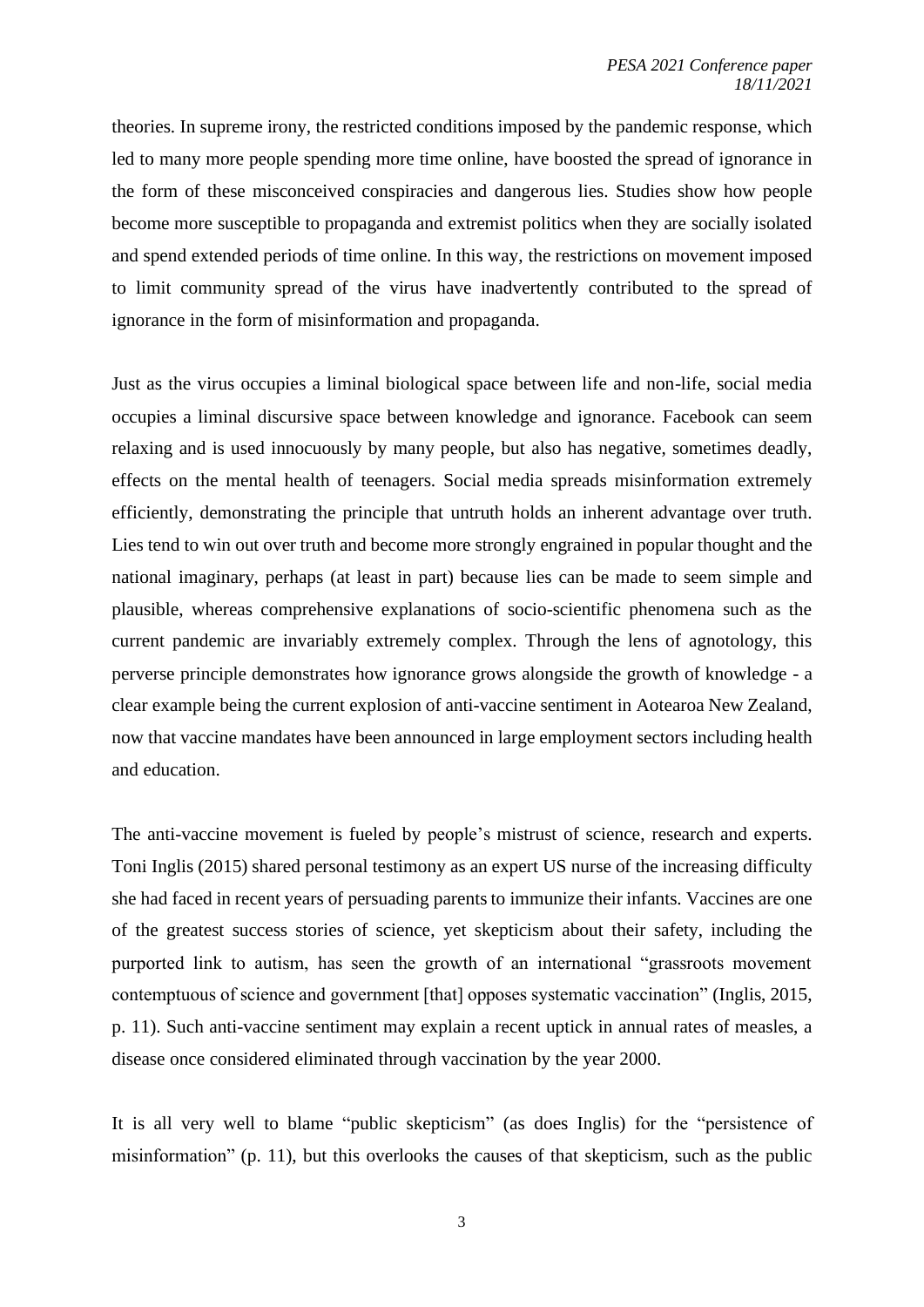(gradually and increasingly) finding out how they/we have been harmed and misled for many decades about various claims involving experts and science. Thalidomide, Apollo 13, Chernobyl - the disasters caused by applications of science are legion. In terms of misleading the public, the tobacco industry is an exemplar case study for agnotology, whereby scientific knowledge of the fatal effects of smoking was concealed for decades, putting profit before people (Proctor, 2012). The conspiracy by the oil industry to bury awareness of how burning fossil fuels has caused global warming is probably an even worse and even more topical example of experts using science to mislead the public.

Public skepticism is an idea worth unpacking in more detail in relation to public perceptions of science and its outcomes, good and otherwise. It is closely related to a notion of critical citizenship - what might be called 'healthy skepticism' - but there is also a form of disaffected rejection of societal measures, such as the pandemic response, which could be considered 'harmful' public skepticism. It is this latter version of the concept that concerns Inglis, in relation to the growing vaccine hesitancy she observed. There is a clear link between a sense of alienation from society and a form of skepticism that leaves people vulnerable to misinformation. Misinformation spread through social media is being blamed as one factor in low rates of vaccination among young Māori (1News, 2021; Martin, 2021). As a result of the ethnic vaccination gap (and possibly an ethnic gap in compliance with other measures) the proportion of Māori cases is high and rising. It is even rumoured that right-wing political influences (supported from the US extreme right) are deliberately targeting Māori with antivaccine propaganda for muderously racist reasons.

This growth of anti-vaccination opinion is an example of dangerous anti-science beliefs, a danger that motivated the much-discussed letter written 'in defence of science' that appeared in the *New Zealand Listener* magazine in July 2021 (Clements et al., 2021), a few weeks before the start of the delta outbreak in Auckland, in August. This letter claims that criticism of science is dangerous and misguided because science "provides immense good [and] is helping us battle worldwide crises such as Covid" (p. 4). But as the reality of the delta outbreak is showing, science and scientific truth is ineffective alone to prevail against untruth and ignorance in the form of lies, propaganda and conspiracy theories.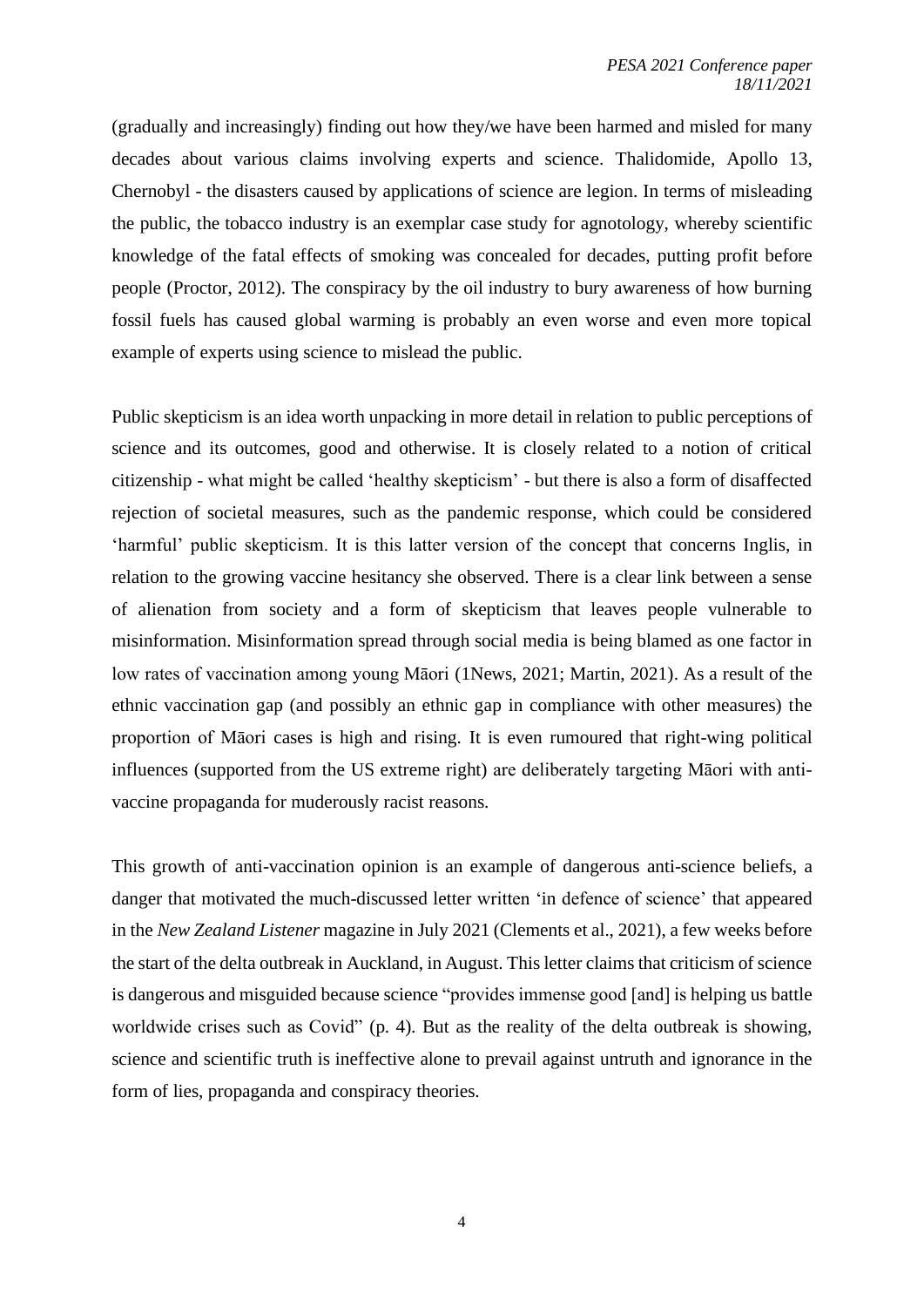The letter writers argue that, as humanity, we "increasingly depend on science, perhaps for our very survival. The future of our world, and our species, cannot afford mistrust of science" (Clements et al., 2021, p. 4). But neither can we afford blind faith in science of the triumphalist textbook kind, as endorsed by these writers. Having described the supreme importance of science, the writers turn to debunk the mysterious claim that Indigenous knowledge is science, stating that "in the discovery of empirical, universal truths, it falls far short of what we can define as science itself." Their final sentence is emphatic: "Indigenous knowledge may indeed help advance scientific knowledge in some ways, but it is not science" (Clements et al., 2021, p. 4). The claim is mysterious because it is not clear who made it. It does not appear in the quotations the writers provide as evidence of the danger to science presented by Māori knowledge. The disjunction between the first and second halves of the letter demonstrate a logical weakness that seems to betray its anti-Māori intent and/or effect (Stewart, 2021).

There is an analogy to be made between the anti-vaccine campaigns currently impacting on Māori and the *Listener* letter, with three axes of similarity. First, both are concerned with antiscience attitudes and opinions, and the nature of knowledge as having politically significant dimensions: the end of naive empiricism (and its myths such as 'the scientific method'). Second, both involve the relationship between Māori and Pākehā, which is hierarchical and operates at many levels, on both material and symbolic-intellectual-discursive planes. Third, both include conspiracy theories, loosely defined as deliberate spreading of dubious information or casting of aspersions, making them two examples of the workings of agnotology.

To assert that more people are dying from the vaccine than from the virus, and encouraging people to gather in super-spreader events, are having fatal effects in our national community. To assert that science is in danger from Māori knowledge or its advocates may be at a different level in terms of physical harm, but it is equally untrue and, arguably, equally immoral in its deliberate inculcation of false alarm. The difference is that only the *Listener* letter styles itself as authoritative scholarly opinion, leaning for an imprimatur of respectability on the signatures of seven senior professors from the top science university in the country. It falls to those of us in the academy who care about these things to make a stand for truth and science, when racism masquerades as scholarship.